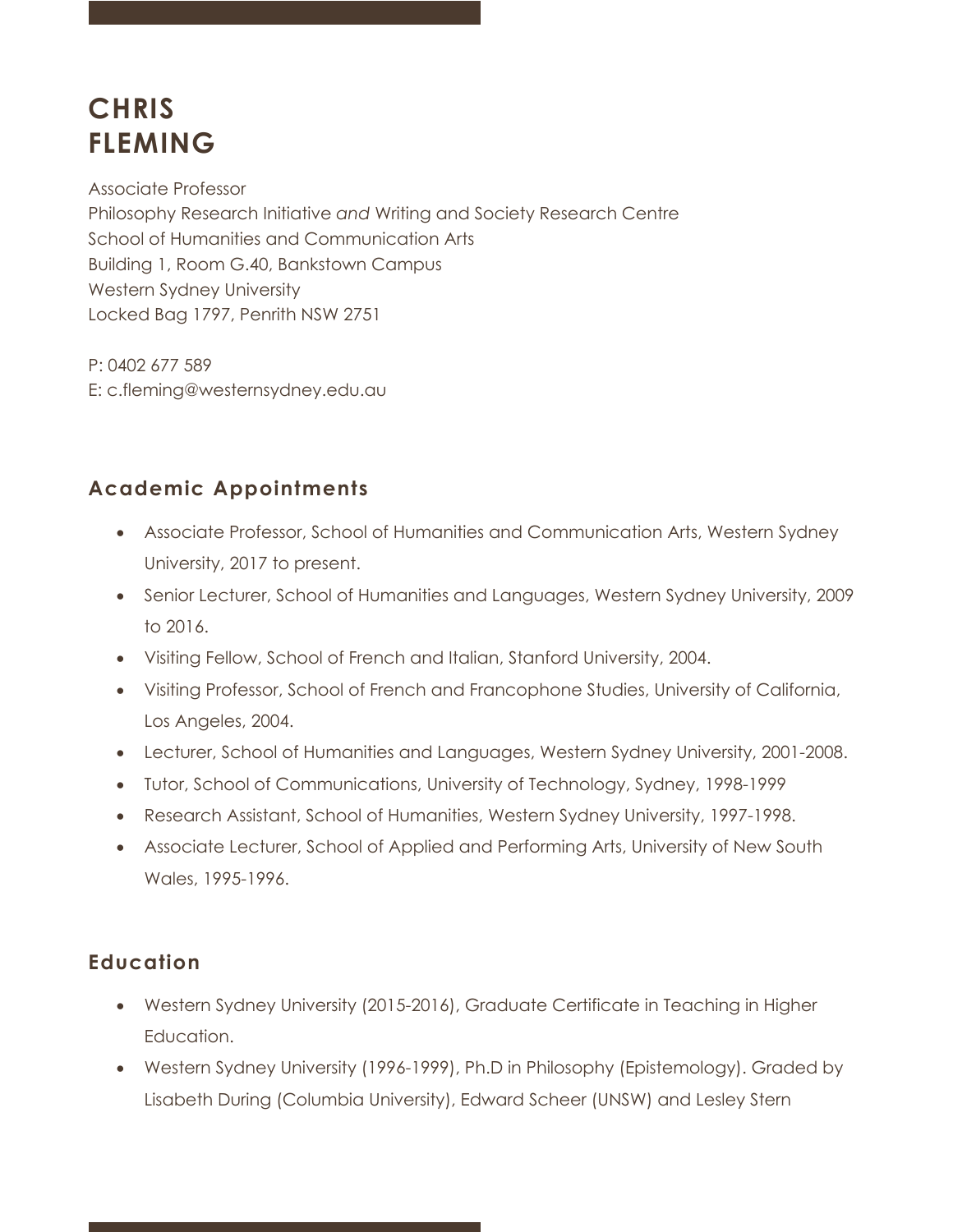(University of California, Davis).

• University of New South Wales (1990-1994), B.A. in History and Philosophy, B.Ed. in Theatre and Film Studies, and History, with 1st Class Honours

## **Areas of Specialization**

• Epistemology, social ethics, mimetic theory, literary theory, social anthropology, cultural analysis, memoir, creative non-fiction.

## **Areas of Competence**

• Philosophy of science, political philosophy, cultural studies, sociology, ethics.

## **Work Published**

#### *Books / Collections*

- *On Drugs.* Sydney: Giramondo Press, 2019.
- *Mimetic Theory and Film*. Ed. With Diego Bubbio. New York and London: Bloomsbury, 2019.
- *Abdul and the Cauliflower.* Images by Nicholas Gordon. Sydney: Best Independent, 2018.
- *Does Religion Cause Violence?* Ed. with Scott Cowdell and Joel Hodge. New York and London: Bloomsbury, 2017.
- *René Girard and Raymund Schwager: Correspondence 1974–1991*. Trans. Chris Fleming and Sheelah Treflé-Hidden. Ed. with Scott Cowdell and Joel Hodge. New York and London: Bloomsbury, 2016*.*
- *Mimesis, Media, and the Movies*. Ed. with Scott Cowdell and Joel Hodge. New York and London: Bloomsbury, 2015.
- *Modern Conspiracy: The Importance of Being Paranoid* (with Emma A. Jane). New York and London: Bloomsbury, 2014.
- *René Girard and Sacrifice in Life, Love and Literature.* Ed. with Scott Cowdell and Joel Hodge. New York and London: Bloomsbury, 2014.
- *Violence, Desire, and the Sacred: Girard's Mimetic Theory Across the Disciplines*. Ed. with Scott Cowdell and Joel Hodge. New York and London: Continuum, 2012.
- *René Girard: Violence and Mimesis*. Cambridge: Polity Press / Blackwell, 2004.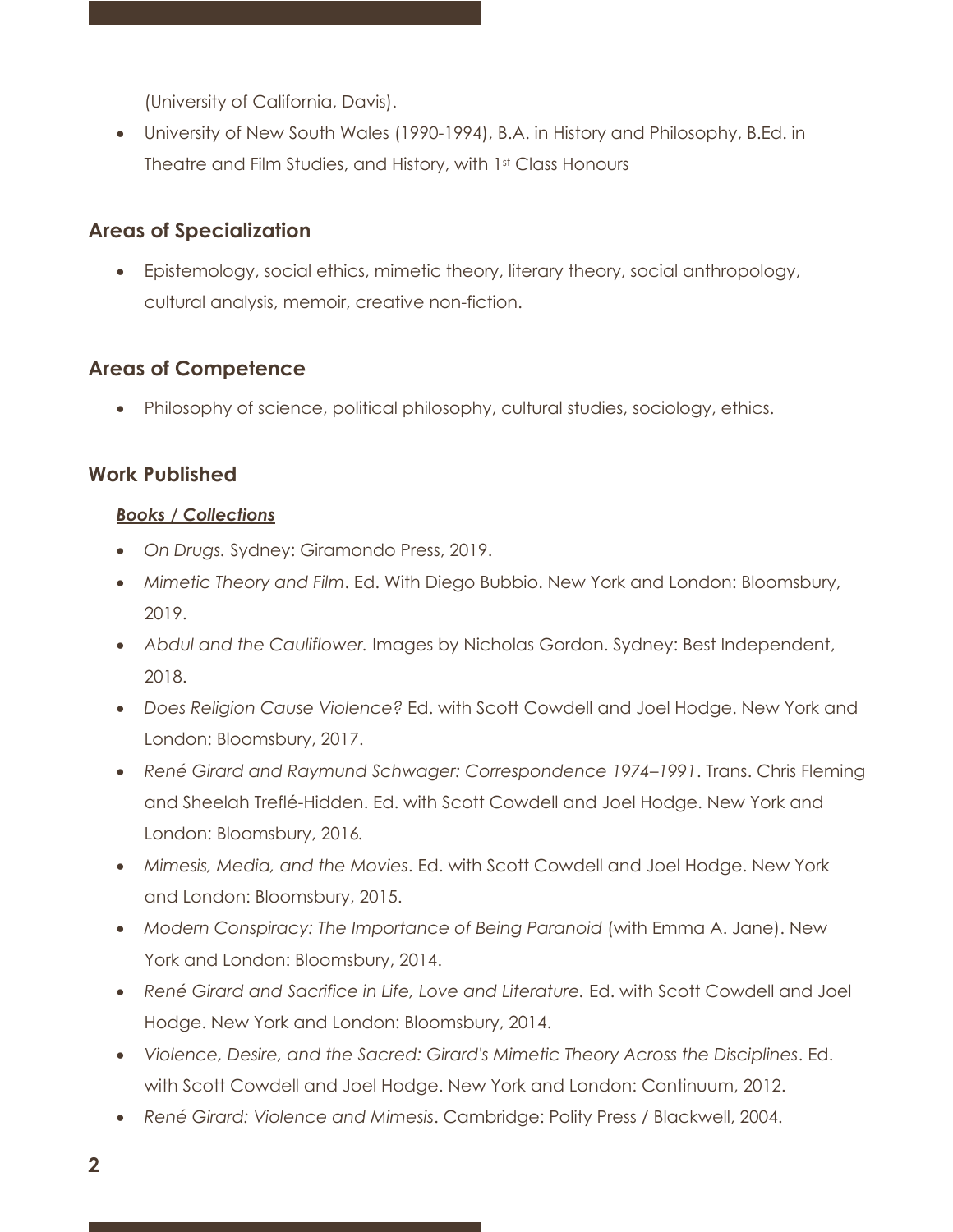#### *Translations*

- Bergson, Henri. "Philosophical Intuition." [Forthcoming.]
- Weil, Simone. "On War." *Journal of Continental Philosophy* 2.1 (2021): 93-103.
- De Beauvoir, Simone. "What Can Literature Do?" *Journal of Continental Philosophy* 1.1 (2020): 9-16.
- Weil, Simone. "Essay on the Notion of Reading." *Journal of Continental Philosophy*. 1.1 (2020): 17-28.
- Dupuy, Jean-Pierre. "*Femina ex Machina*." In *Mimetic Theory and Film.* Ed. with Diego Bubbio. Bloomsbury: New York and London, 2019.
- Girard, René and Raymund Schwager. *René Girard and Raymund Schwager*: *Correspondence (1974-1991)*. Trans. Chris Fleming and Sheelah Treflé-Hidden. Ed. Scott Cowdell, Chris Fleming, Joel Hodge, and Mathias Moosbrugger. London and New York: Bloomsbury, 2016.

#### *Academic Articles/Chapters*

- "The Unbearable Triteness of Being (Middle Class)." *The Autoethnographer*. [Forthcoming, 2022.]
- "The Protestant Ethic and the Spirit of Speculativism." *Derrida Today* 15.1 (2022): 92-98.
- "Dialogue: GA and Politics: Further Thoughts on The Victimary and Other Contemporary Phenomena." *Anthropoetics*: *The Journal of Generative Anthropology* 27.1 (2021) (With Ian Dennis.)

http://anthropoetics.ucla.edu/ap2701/2701dennis\_fleming/

- "Introduction to the First Issue." *Journal of Continental Philosophy* 1.1 (2020) (With Alex Ling.) 1-8.
- "College of Fellows Roundtable Transcript." *Journal of Continental Philosophy* 1.1 (2020) (With Dennis Schmidt, Catriona Menzies-Pike, Walter Brogan, Silvia Benso, Jeff Malpas, Elaine Miller, Brian Schroeder, Eric Nelson, Diego Bubbio, Anthony Uhlmann, Ted George, Ewa Ziarek, Barney Glover, Kristi Sweet, Krzyzstof Ziarek, Peter Hutchings, James Risser,): 117-185.
- "Introduction." *Philosophical Journal of Conflict and Violence*. 4.2 (2020) (With George Dunn.) 1-12.
- "Philosophy of Religion." *The SAGE Encyclopedia of the Sociology of Religion*. Vol. 2.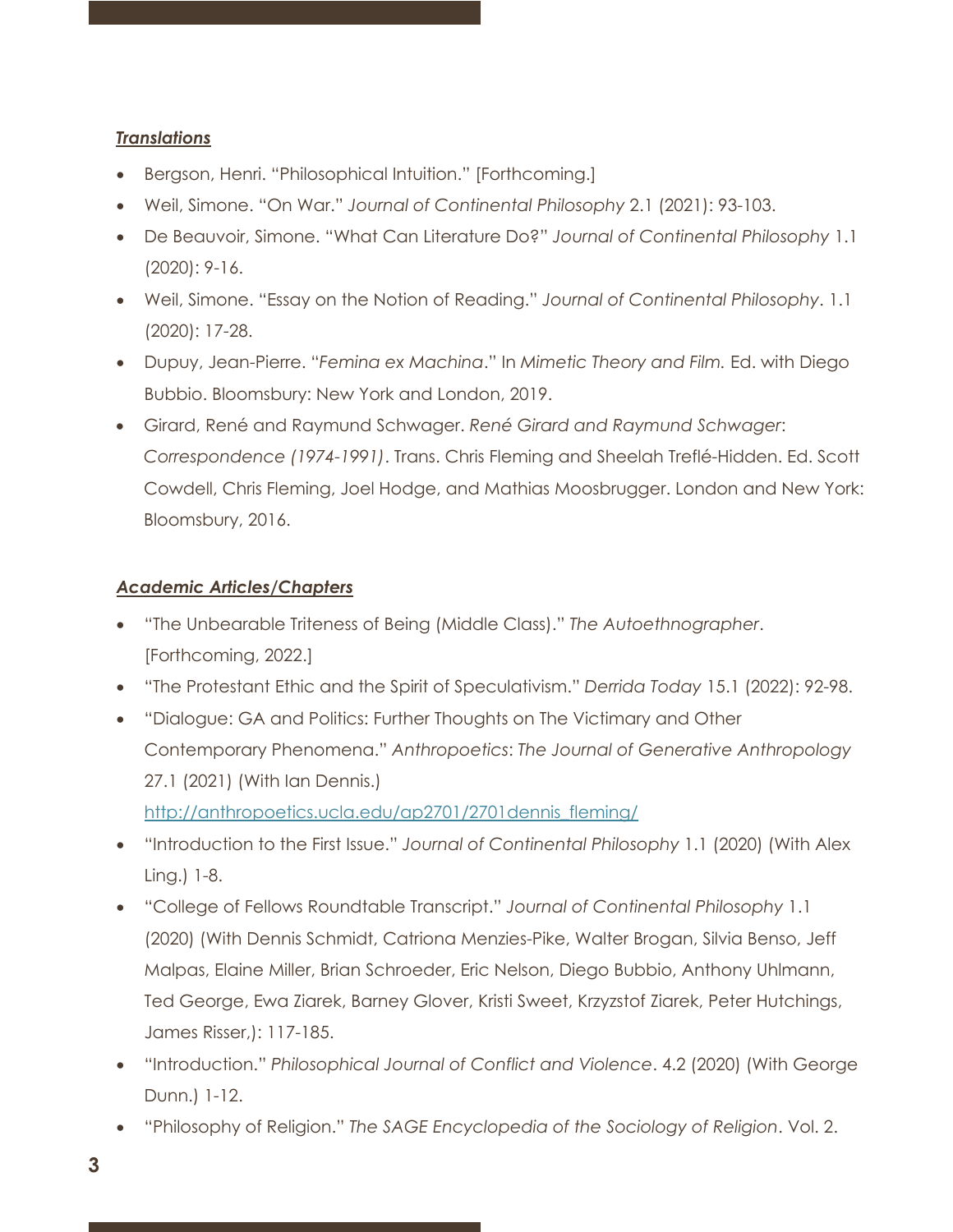Ed. Anthony Joseph Blasi and Adam Possamai. London: SAGE, 2020. 573-6.

- "The Illuminati." *The SAGE Encyclopedia of the Sociology of Religion*. Vol. 1. Ed. Anthony Joseph Blasi and Adam Possamai. London: SAGE, 2020. 1. 379-80.
- "On Attempting to Deal with Addiction Through Books." *Literary Hub* (September 13, 2019). https://lithub.com/on-attempting-to-deal-with-addiction-through-books/
- "The Tyranny of Trendy Ideas." *The Chronicle Review* (July 5, 2019). https://www.chronicle.com/interactives/20190701-trendyideas
- "Theoretical Cool." *Sydney Review of Books* (February 7, 2019). https://sydneyreviewofbooks.com/theoretical-cool/
- "Neat and Tidy: The New Magic." *Sydney Review of Books* (February 7, 2017). http://sydneyreviewofbooks.com/neat-tidy-new-magic/
- "Introduction." In *Mimetic Theory and Film.* Ed. with Diego Bubbio. Bloomsbury: New York and London, 2019. [With Diego Bubbio.]
- "Religious Themes in Contemporary Film" in *The Palgrave Handbook of Mimetic Theory and Religion*. Ed. James Alison and Wolfgang Palaver (New York: Palgrave Macmillan, 2017). 525-530.
- "Glossary of Key Girardian Terms" in *Does Religion Cause Violence?* Ed. with Scott Cowdell and Joel Hodge. New York and London: Bloomsbury, 2017. 233-238.
- "The End of Politics?" in *Does Religion Cause Violence?* Ed. with Scott Cowdell and Joel Hodge. New York and London: Bloomsbury, 2017. 117-128.
- "Introduction" in *Does Religion Cause Violence?* Ed. with Scott Cowdell and Joel Hodge. New York and London: Bloomsbury, 2017. 1-6.
- "Signs of the Times: The Globalisation of Catastrophe." *Ritsumeikan Studies in Language and Culture*, Vol. 29, No. 2 (2017): 77-90.
- "René Girard at a Glance" in *Does Religion Cause Violence?* Ed. with Scott Cowdell and Joel Hodge. New York and London: Bloomsbury, 2017. 229-232.
- "Editor's Introduction." In René Girard and Raymund Schwager. *Correspondence (1974-1991)*. Trans. Chris Fleming and Sheelah Treflé-Hidden. Ed. Scott Cowdell, Chris Fleming, Joel Hodge, and Mathias Moosbrugger. London and New York: Bloomsbury, 2016.
- "Paganism: Promising Promises and Resentful Results." *Anthropoetics*. Special Issue on René Girard. 21.2 (2016) (with John O'Carroll). http://www.anthropoetics.ucla.edu/ap2102/2102Fleming.htm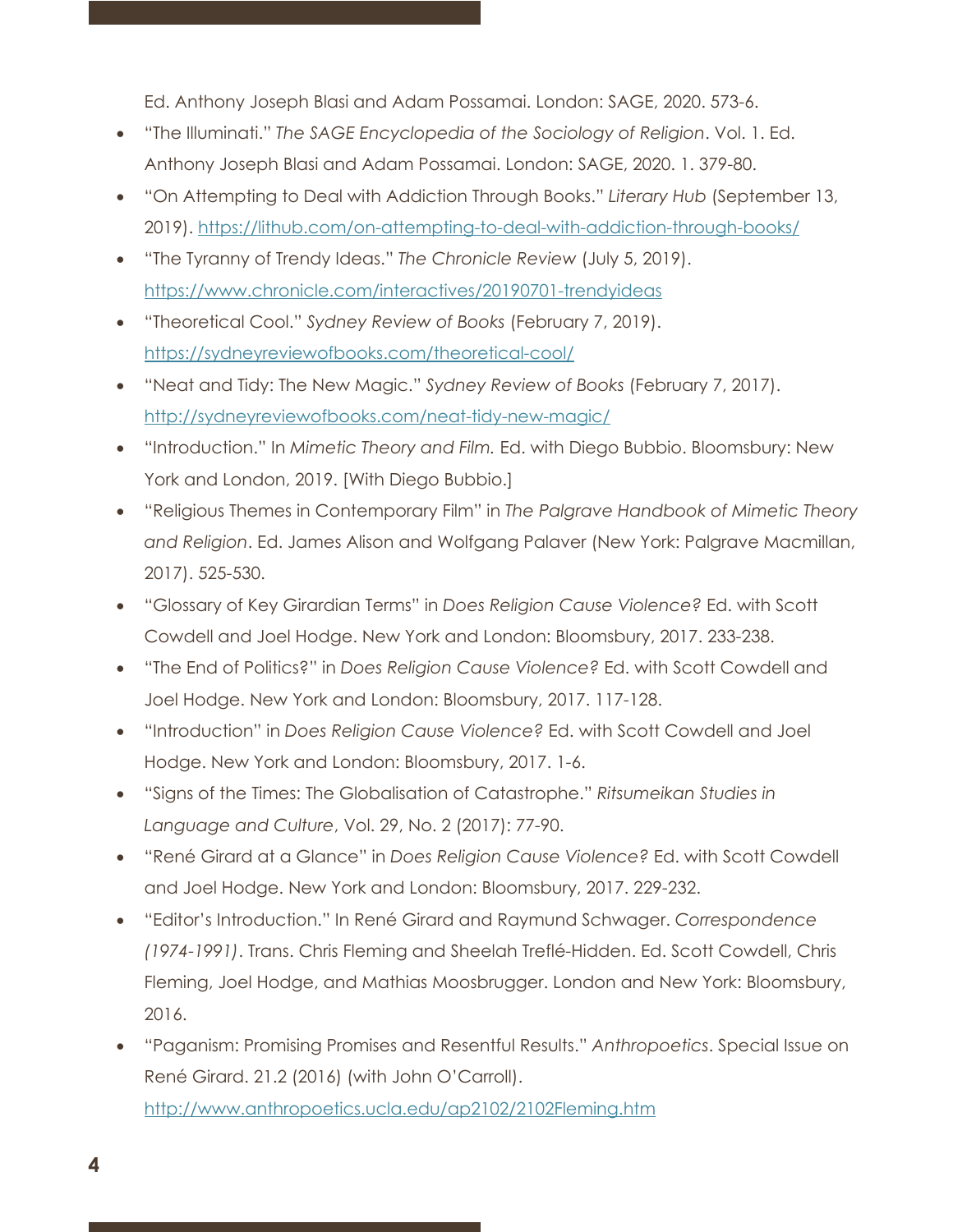- "The Apocalypse will not be Televised." In *Mimesis, Media, and the Movies*. Ed. with Scott Cowdell and Joel Hodge. Bloomsbury: New York and London, 2015.
- "Appendix: René Girard at a Glance." In *Mimesis, Media, and the Movies*. Ed. with Scott Cowdell and Joel Hodge. Bloomsbury: New York and London, 2015. 211-213. (With Joel Hodge and Scott Cowdell.)
- "Glossary of Key Girardian Terms." In *Mimesis, Media, and the Movies*. Ed. with Scott Cowdell and Joel Hodge. Bloomsbury: New York and London, 2015. 215-218. (With Joel Hodge and Scott Cowdell.)
- "Introduction." In *Mimesis, Media, and the Movies*. Ed. with Scott Cowdell and Joel Hodge. Bloomsbury: New York and London, 2015. 1-4. (With Joel Hodge and Scott Cowdell.)
- Review of Diego Bubbio, *Sacrifice in the Post-Kantian Tradition: Perspectivism, Intersubjectivity, and Recognition*. State University of New York Press, Albany, 2014. Journal for the Academic Study of Religion. 28.2 (2015): 217-218.
- "'Revolution!' The Rhetoric of Exclamation," *Anthropoetics* 19.2 (Spring 2014). (With John O'Carroll.) http://www.anthropoetics.ucla.edu/ap1902/1902Fleming.htm
- "Derrida, Jacques." In Jon R. McGee and Richard L. Warns (eds.) *Theory in Social and Cultural Anthropology*. Volume 1. Thousand Oaks, California: Sage, 2013. 181-184.
- "Girard, René". In Jon R. McGee and Richard L. Warns (eds.) *Theory in Social and Cultural Anthropology*. Volume 1. Thousand Oaks, California: Sage, 2013. 326-328.
- "Introduction." In *Violence, Desire, and the Sacred: René Girard and Sacrifice in Life, Love, and Literature.* Ed. with Scott Cowdell and Joel Hodge. (Continuum: New York and London, 2014). xvi-xx.
- "Mimesis, Violence, and the Sacred." In *Mimesis, Media, and the Movies: Girard's Mimetic Theory Across the Disciplines*. Volume 2. Ed. with Scott Cowdell and Joel Hodge. (Continuum: New York and London, 2013).
- "Revolution, Rupture, Rhetoric," *Philosophy and Social Criticism* 38.1 (2012): 39-57.
- "The Last Atheist." in Scott Cowdell, Chris Fleming and Joel Hodge (eds.) *Violence, Desire, and the Sacred: Girard's Mimetic Theory Across the Disciplines*. New York and London: Continuum, 2012. 227-250.
- "Introduction." in Scott Cowdell, Chris Fleming and Joel Hodge (eds.) *Violence, Desire, and the Sacred: Girard's Mimetic Theory Across the Disciplines*. New York and London: Continuum, 2012. xiv-xix.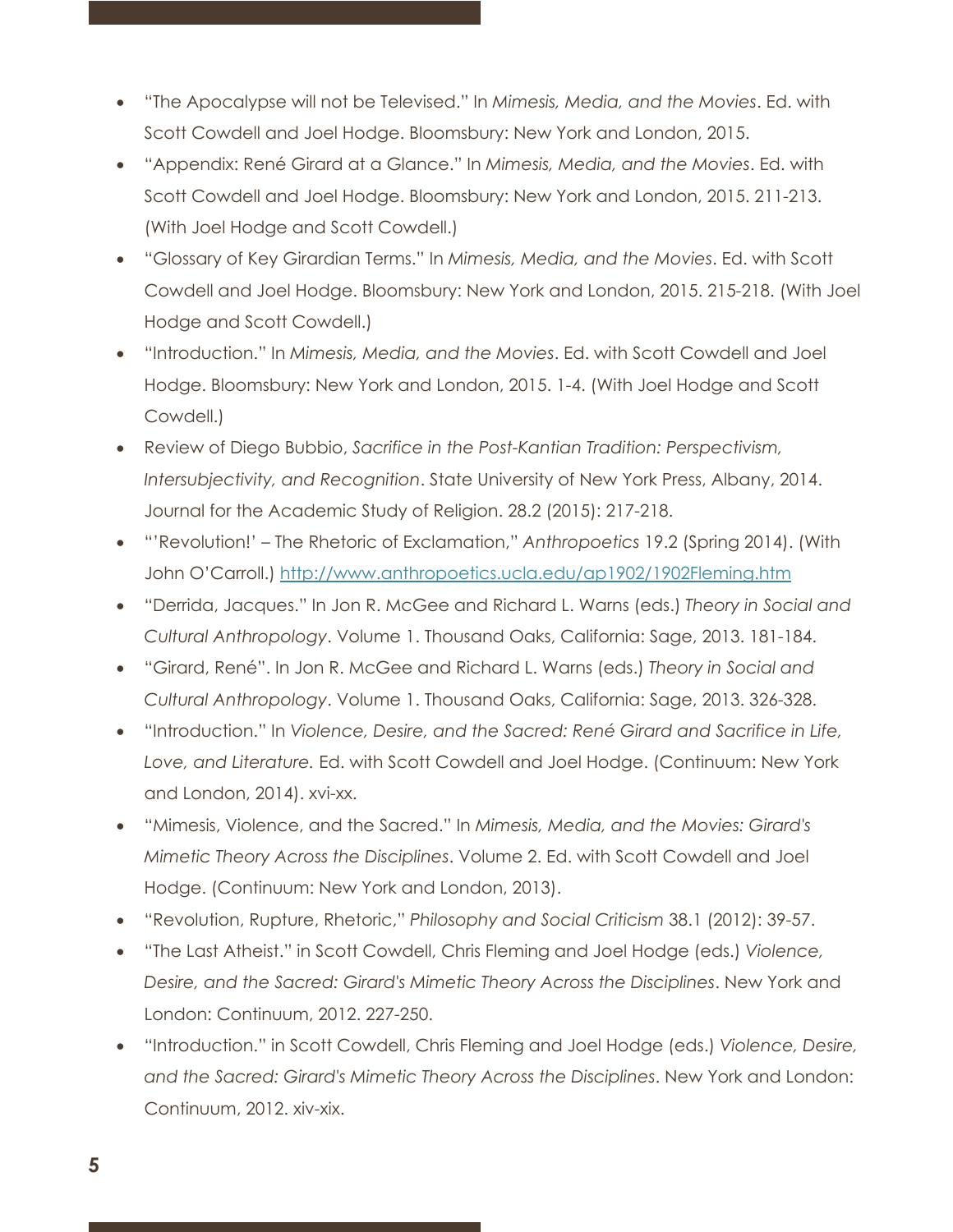- "Delusions of Agency: Kafka, Imprisonment, and Modern Victimhood" in A. Kiarina Kordela and Dimitris Vardoulakis (eds.) Freedom and Confinement in Modernity (New York: Palgrave Macmillan, 2011) (ISBN 9780230113428) 29-48.
- "The Dying of the Epic." *Anthropoetics* 16.2 (Spring 2011). (With John O'Carroll.)
- Review of Genevieve Lloyd, *Providence Lost*. *Journal of Religious History* 35.3 (2011): 434-5.
- "The Art of the Hoax," *Parallax* 57 (2010): 45-59 (with John O'Carroll).
- "Scene, Not Herd. The Evanescent Underground." *Artlink* 30.2 (2010): 21-23.
- "Originary Economics and the Genesis of Advertising." *Anthropoetics* XV.1 (2009) (with John O'Carroll).
- "Is Nothing Sacred? Privatization and the Person." *Nebula* 6.3 (2009): 100-120 (with John O'Carroll).
- "A Modern Itinerary: Keynotes in the Search for Meaning," *Compass: A Review of Topical Theology* 42.2 (2008): 19-24 (with John O'Carroll)
- "Towards a New Cultural Studies" *Anthropoetics* 13.1 (2007) <http://www.anthropoetics.ucla.edu/ap1301/1301fleming.htm> (with John O'Carroll)
- "What is the Human?" in Adam Katz (ed.) *The Originary Hypothesis: A Minimal Proposal for Humanistic Inquiry* (Aurora, Colorado: Davies Publishing Group, 2007) (ISBN 9781888570366).
- Review of Gabriel Almond, R. Scott Appleby, and Emmanuel Sivan, *Strong Religion. Journal of Religious History* 31.4 (2007): 473-4.
- "Diseases of the Thesis." *Australian Universities Review*. 48.2 (2006)
- "God and Phenomenology" *Compass: A Review of Topical Theology* 40.3 (2006): 36-42 (with John O'Carroll)
- Review of Joshua Golding, *Rationality and Religious Theism* and Rodney D. Holder, *God, the Multiverse, and Everything*. *Australian Religion Studies Review* 19.1 (2006): 129- 33.
- "Symmetrical Modernities?" Review of Jane Bennett, *The Enchantment of Modern Life* and Simon During, *Modern Enchantments*. *Cultural Studies Review* 12.1 (2006): 234-9. (With John O'Carroll.)
- "Romanticism" *Anthropoetics* 11.1 (2005) <http://anthropoetics.ucla.edu/ap1101/romantic.htm> (with John O'Carroll)
- "In Memoriam: Jacques Derrida (1930-2004)" *Anthropological Quarterly* 78:1 (2005):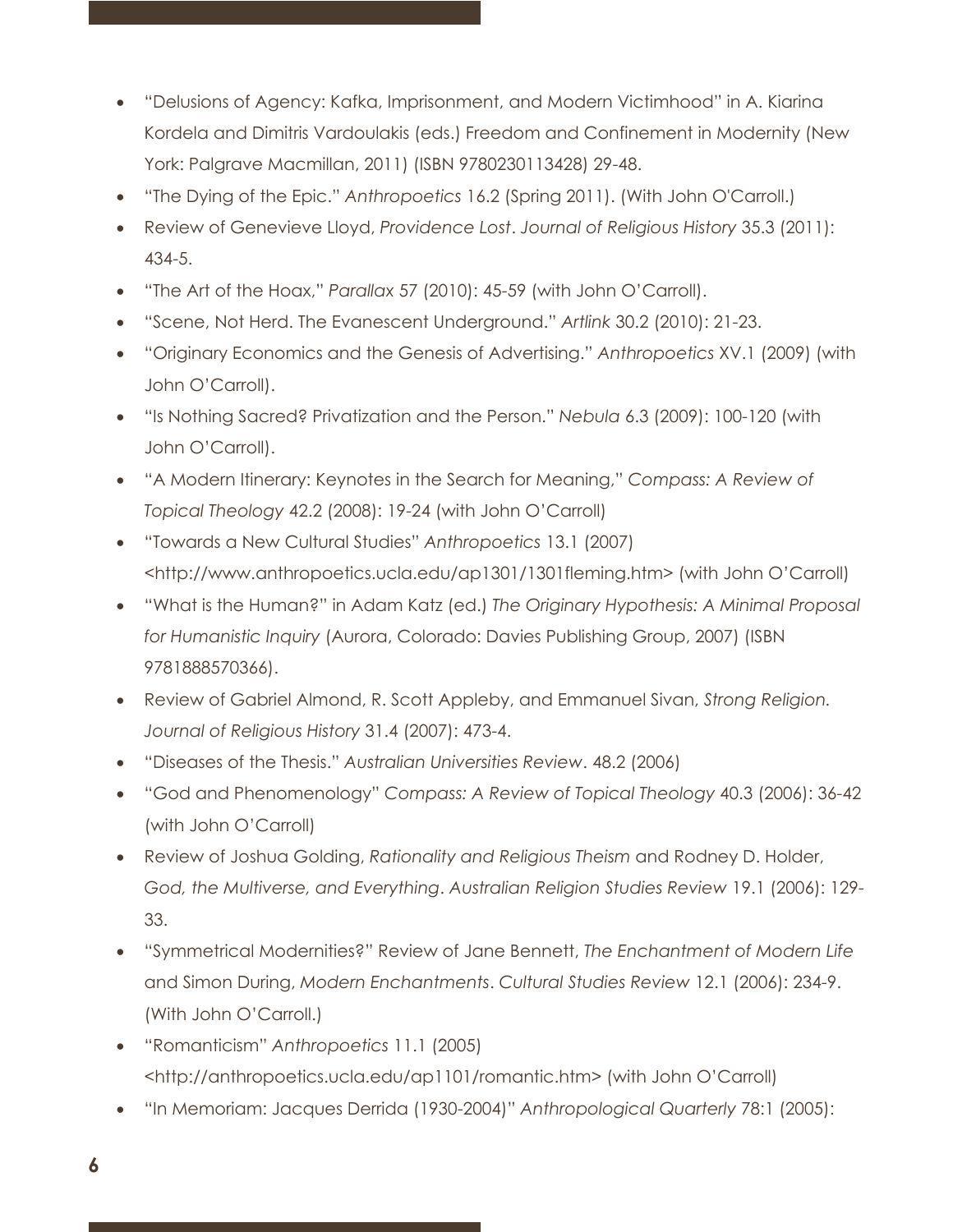137-50

- "Understanding Anti-Americanism" *Anthropoetics* 9:2 (2004) <http://www.anthropoetics.ucla.edu/ap0902/antiamerican.htm> (with John O'Carroll)
- "Notes on Generative Anthropology: Towards an Ethics of the Hypothesis," *Anthropoetics* 8:2 (2003) <http://www.anthropoetics.ucla.edu/ap0802/fleming.htm> (with John O'Carroll)
- Review of Gerharrt and Russell, *New Maps for Old: Explorations in Science and Religion*. *Australian Religious Studies Review* 16.2 (2003): 178-9.
- Review of Darren J.N. Middleton (ed.), *God, Literature and Process Thought*. *Australian Religious Studies Review* 16.2 (2003): 186-7.
- "Dangerous Darwinism," *Public Understanding of Science*, 11:3 (2002), pp. 259-271. (with Jane Goodall)
- "Mimesis and Violence An Introduction to the Thought of René Girard." *Australian Religion Studies Review*, 15:1 (Autumn 2002), pp. 57-72.
- "Performance as Guerilla Ontology: The Case of Stelarc." *Body and Society*, 8:3 (2002), pp. 95-109
- "Mad or Just Acting? Insanity and Theatricalisation." *Griffith Law Review*, 10:2 (2001), pp.279-293
- "Performance and Madness: Modes of Correction and the Theatrical Ruse." *Modern Drama*, 44:4 (2001), pp. 383-97.

#### *Select Journalism, Fiction, and Creative Non-Fiction*

- "My Twenties." [Story] *The Slow Canoe*. [Forthcoming 2022]
- "Limbs." [Story] *The Saturday Paper*. September 4-10, 2021: 30.
- "Never a Luxury." *Sydney Review of Books*. August 2, 2021. https://sydneyreviewofbooks.com/essay/fleming-never-a-luxury/
- "Christmas Party Talk." The Sydney Review of Books. 30<sup>th</sup> July, 2020.
- "The Last of the Hedgehogs." *The LA Review of Books*. August 16, 2020. https://lareviewofbooks.org/article/the-last-of-the-hedgehogs/
- "Lion." [Story] *Westerly*. 65 (2020): 152.
- "Quicksand." [Story] *Paragraph* (October 2, 2020) https://tinyletter.com/Paragraph/letters/chris-fleming-1
- "Comic Sans." [Poem] (With Holly Isemonger) *Red Room Poetry* (2020)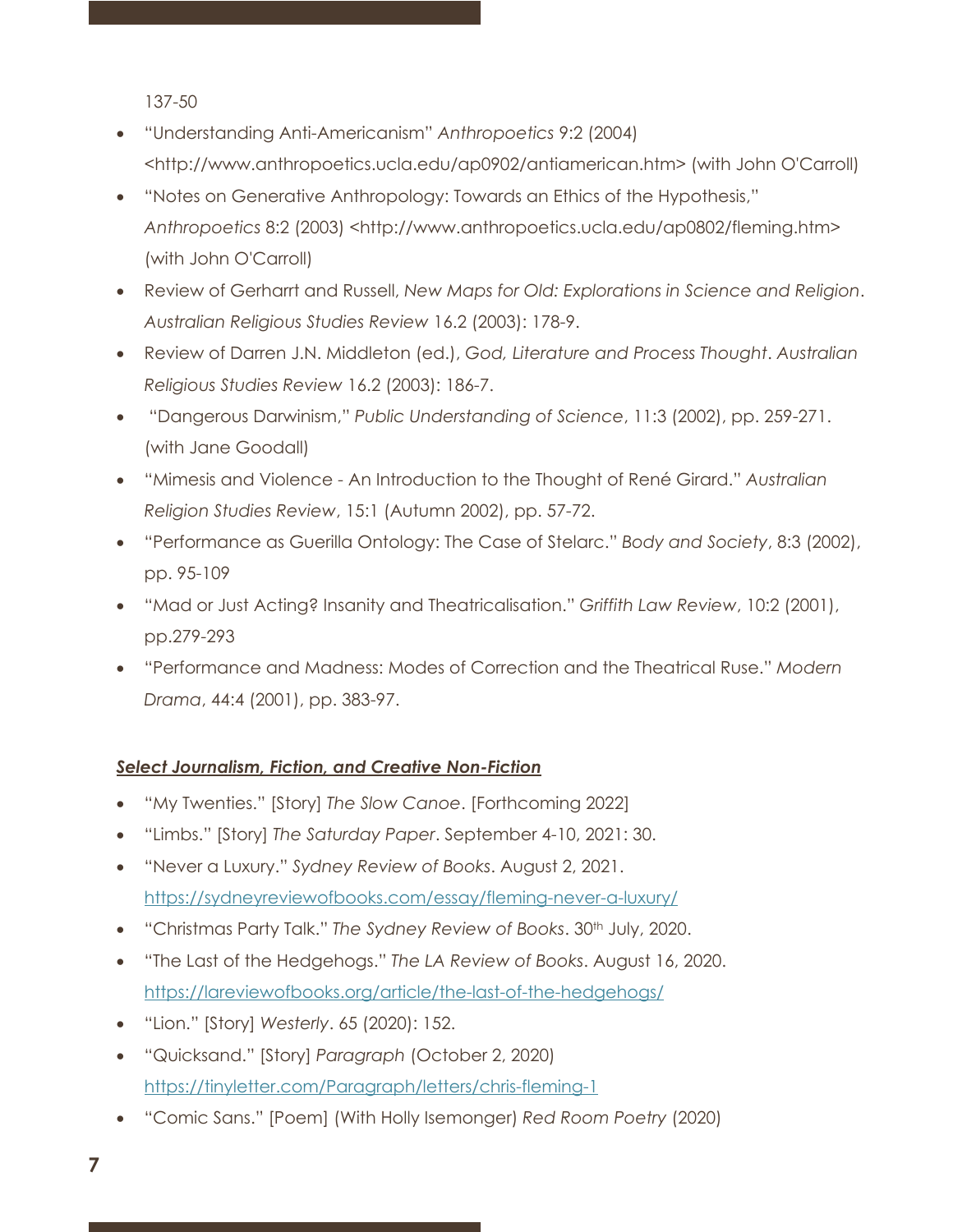https://redroomcompany.org/poem/holly-isemonger/comic-sans/

- "Chris Fleming's Story." *More Than My Past*. 2020 https://morethanmypast.org.uk/chrisflemings-story/
- "M." [Poem] In *Put Into Words, My Love*. San Bernardino, California: Pomme, 2020. 50-1
- "I Was a Drug Addict for Nearly 20 Years. There Was Nothing Dignified or Cool About It." *The Guardian* (August 5, 2019).

https://www.theguardian.com/books/2019/aug/05/i-was-a-drug-addict-for-nearly-20 years-there-was-nothing-dignified-or-cool-about-it

- "Show Your Working." [Interview] *Kill Your Darlings* (September 24, 2019). https://www.killyourdarlings.com.au/article/show-your-working-chris-fleming/
- "On Attempting to Deal With Addiction Through Books." *Literary Hub* (September 13, 2019). https://lithub.com/on-attempting-to-deal-with-addiction-through-books/
- "The Tyranny of Trendy Ideas." *The Chronicle Review* (July 5, 2019).
- "Intellectual Cool." *Sydney Review of Books* (February, 2019). https://sydneyreviewofbooks.com/theoretical-cool/
- "Neat and Tidy: The New Magic." *Sydney Review of Books* (7/2/2017). http://sydneyreviewofbooks.com/neat-tidy-new-magic/
- "JNKMLE: An Arithmetically Inaccurate Internet Sonata in Four (or So) Parts." [Poem] *NoiseMedium* (June 2016). http://noisemedium.com/2016/06/jnkmle-arithmeticallyinaccurate-internet-sonata-four-parts/
- "Flat Wrong: The Misunderstood History of Flat Earth Theories." *The Conversation*. 29th January, 2016. [39 772 views. 62 comments.]
- "On Drugs Part I." *Sydney Review of Books* (11/9/2015). http://www.sydneyreviewofbooks.com/on-drugs-part-i-chris-fleming/
- "On Drugs Part II." *Sydney Review of Books* (22/9/2015). http://www.sydneyreviewofbooks.com/on-drugs-part-ii-chris-fleming/
- "We're All Conspiracy Theorists Now Even Our Alien Overlords." *The Conversation*. 10th November, 2014. (With Emma A. Jane.) [4964 views, 110 comments.]
- "Romancing the Revolutionary." Appeared in *The Age*, *The Sydney Morning Herald* 13/11/13, and *Gazeta Russa* ("Era das revoluções romantizadas" – 15/11/13).
- "The 'Pirates' of Prirazlomnaya." Appeared in *The Age*, *The Sydney Morning Herald* 16/10/13, *Gazeta Russa* ("O mar entre ambientalismo e pirataria" – 12/10/13), Indrus ("The Pirates of the Arctic" – 19/10/13), The New York Times ("Beware the Pirates of the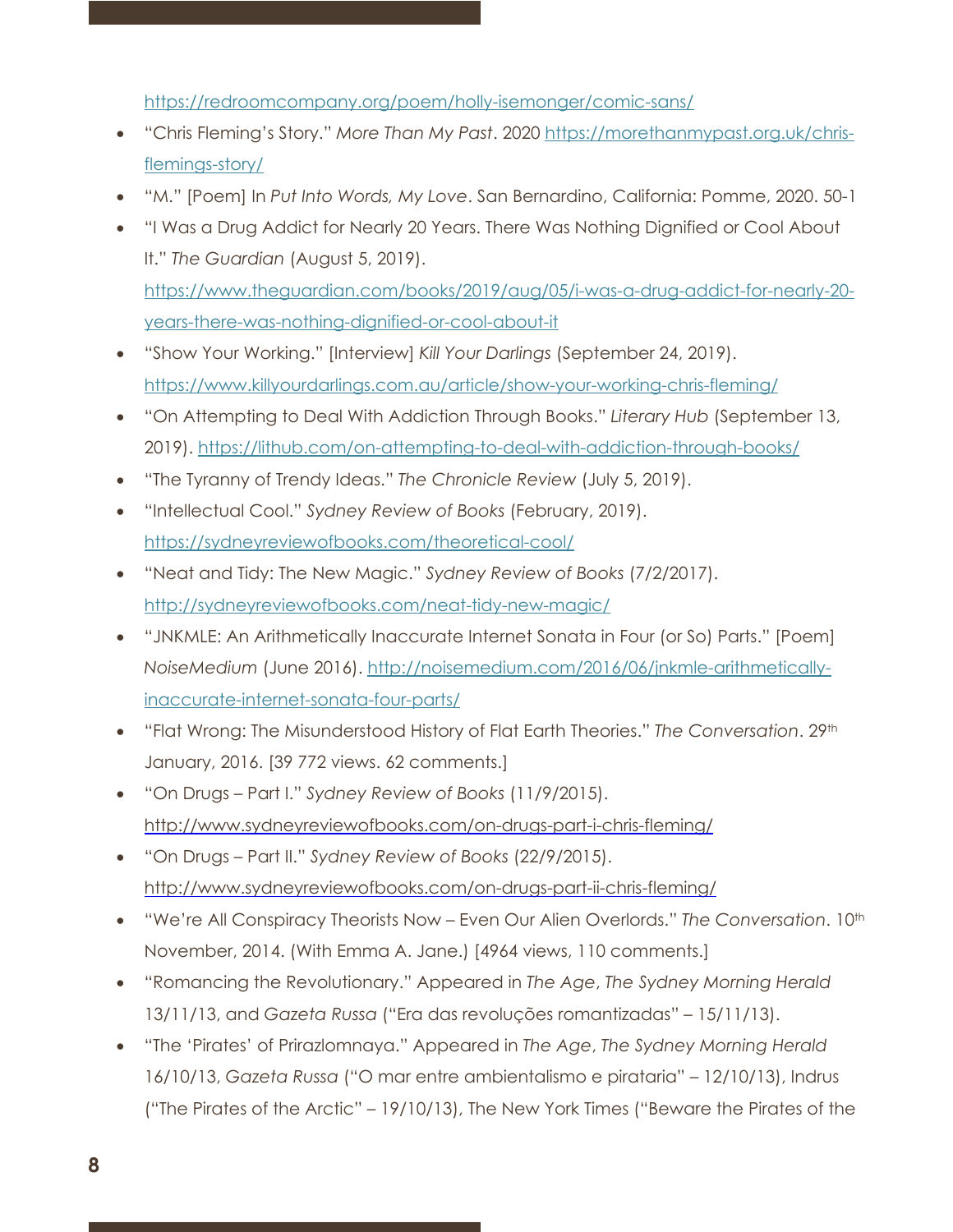Arctic" – 16/10/13), *Russia Oggi* ("I pirati di Greenpeace come il Mahatma?" – 22/10/13), and and *Russland Heute* ("Greenpeace: Die "Piraten" von Priraslomnaja" – 16/10/13).

- "Russian Hipsters Get a Grip on Hip" Appeared in *The New York Times* ("Hipsters Master the Art of Looking Carefree" – 16/10/13), *The South China Morning Post* ("Youthful Hipsters in Last Hurrah" – 24/10/13), *The Age* and *The Sydney Morning Herald* ("Russian Hipsters Get a Grip on Hip" – 18/10/13), *La Russie d'Aujourd'hui* ("Les hipsters russes s'emparent du hip" – 20/09/13) *Gazeta Russa* ("Quem são os hipsters russos?" – 19/9/13), and *Russia Oggi* ("Gli hipsters prendono il sopravvento" – 25/10/13).
- "Scene, Not Herd. The Evanescent Underground." *Artlink* 30.2 (2010): 21-23.

#### **Fellowships, Awards, and Accolades**

- On Drugs. *Australian Book Review* Best Books of 2019.
- "On Drugs, Part II" [*Sydney Review of Books*, 2015] named in *Overland* as one of the best Australian essays of the last decade (2008-2018) [*Overland* 233 (Summer 2018).] https://overland.org.au/previous-issues/issue-233/feature-the-eleven-best-australianessays/
- Western Sydney University Coursework Study Scholarship with Commonwealth Assistance, 2015-16.
- *Imitatio* Conference Grant, 2016 (US\$30 000).
- *Imitatio* Conference Grant, 2015 (US\$5000).
- Walkley Award nomination: Best Nonfiction Book for *Modern Conspiracy*: 2014.
- *Imitatio* Foundation Grants (2013: US\$5000); (2011-12: US\$4000), which supported research on Girard's mimetic theory, to organise the second conference of the Australian Girard Seminar, and; 2010-11 (US\$6000), which supports research on Girard's mimetic theory, to organise the inaugural conference of the Australian Girard Seminar.
- Australian University Lecturer of the Year, National Runner-Up, 2007 and 2008.
- Visiting Fellow, School of French and Francophone Studies, University of California, Los Angeles, 2004.
- Visiting Professor, School of French and Italian, Stanford University, 2004.
- UWS Hawkesbury Postgraduate Award: 1997-1999.
- Australian Postgraduate Award: 1996-1998.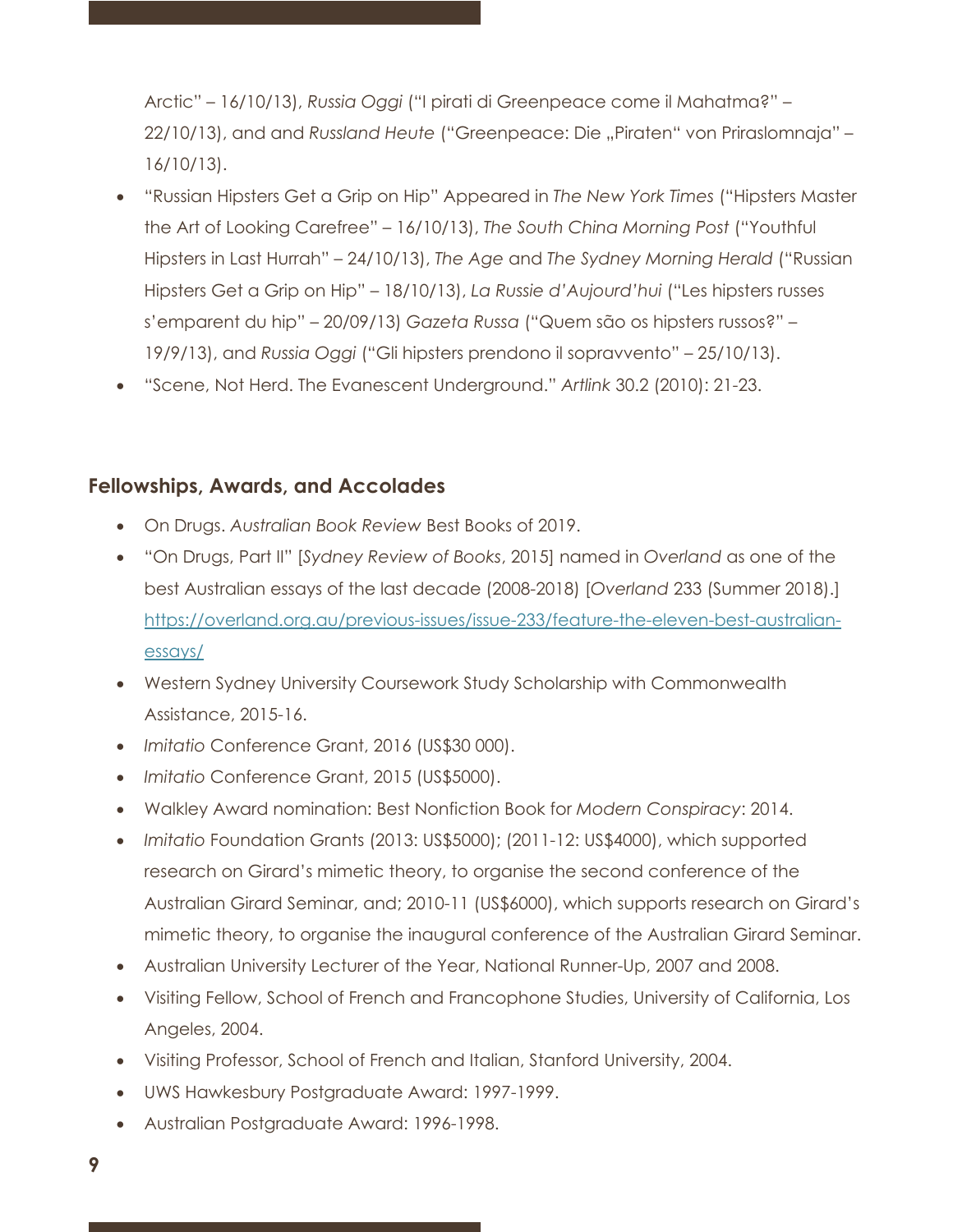- Commonwealth Postgraduate Award 1996.
- University of New South Wales Writing Award: 1st Prize, 1996.
- University Medal, University of New South Wales, School of Professional Studies, 1994.

## **Professional Activities**

- Judge, Sydney Review of Books' Emerging Critics Award (2019)
- Member, Philosophy and Science Research Council Institute for Informational Metaphysics (2019 – ).
- Vice President Australian Girard Seminar (2011 ).
- Editor Journal of Continental Philosophy
- Editor *Violence, Desire and the Sacred* (Bloomsbury Book Series, 2014 ).
- Editorial Board Member *The Open Journal of Philosophy.*
- Editorial Board Member *Anthropoetics: The Journal of Generative Anthropology* (UCLA).
- Editorial Board Member *Advances in Sociology.*
- International Editorial Advisor *African Nebula.*
- Associate Faculty The Global Center for Advanced Studies (US). [http://www.globaladvancedstudies.org], Oceania Branch.
- Reviewer: Columbia University Press; SAGE; Michigan State University Press; Edinburgh University Press; Bloomsbury Press; *Law, Culture and the Humanities; Journal of the Royal Society of New Zealand; Modern Drama*; *Open Journal of Philosophy; Mortality*; *Anthropoetics*; *Australian Religion Studies Review*; *Body & Society*; *Advances in Sociology; LIMINA: A Journal of Historical and Cultural Studies; E-Journal of Applied Psychology*; *Religions*; *Theory & Society*; *Scientific Research and Essays*; *Distinktion*: *Scandinavian Journal of Social Theory*; *Culture, Theory, and Critique*; and *Global Media Journal*.
- Board Member: Generative Anthropology Society.
- Member: Colloquium on Violence and Religion.

# **Conference Papers and Invited Talks**

- "How We Do Drugs and Drugs Do Us." Addi Road Writers Festival. 16<sup>th</sup> May, 2022.
- "Debate with Ian Dennis." GASC 2021. Tel Aviv.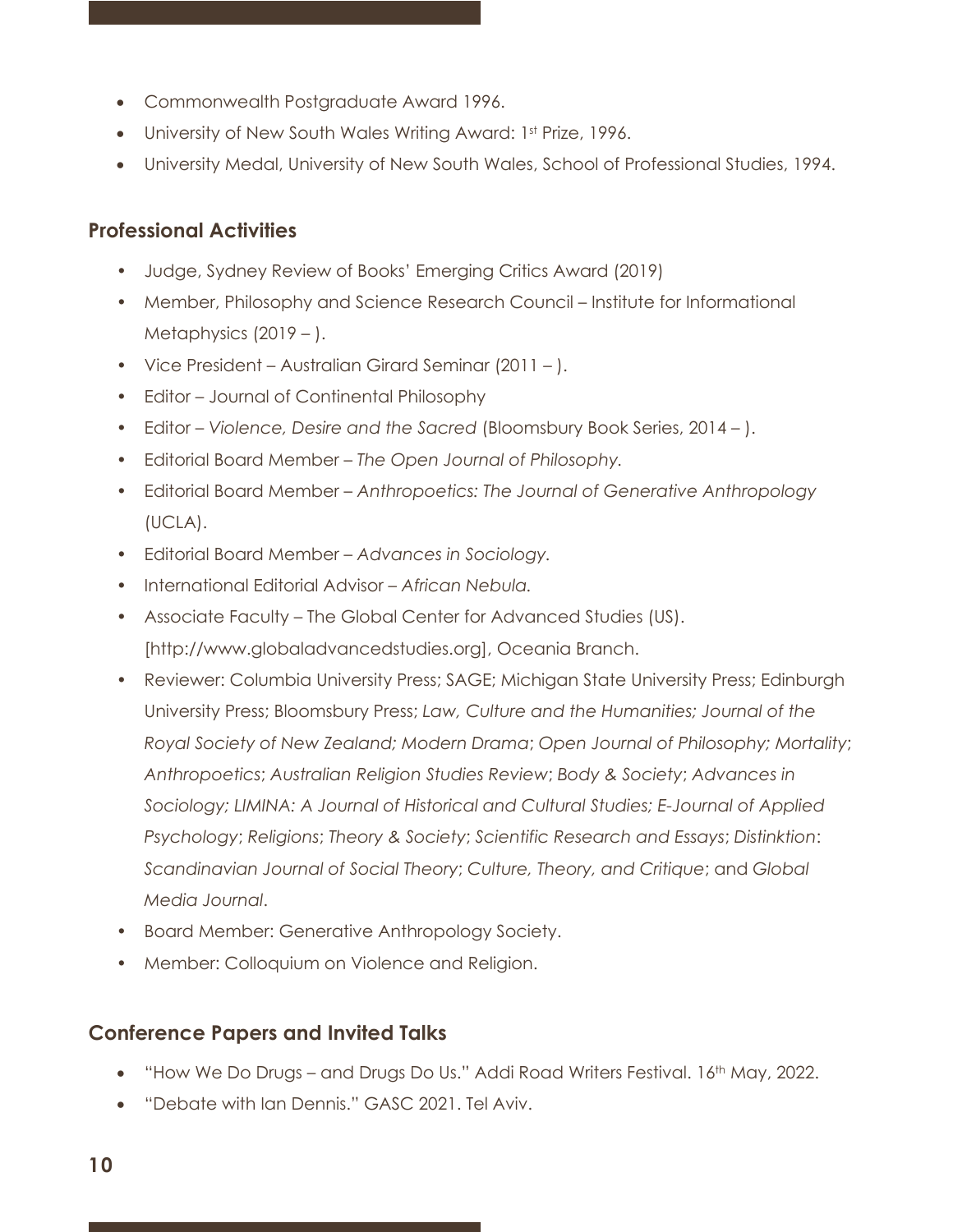- "Respondent to Gans' Plenary" COV&R 2021. Purdue University.
- "Conspiracy Theories, US Elections, and the Future Ahead." Conversation with Prof. James Arvanitakis. Social Sciences Week. Academy of the Social Sciences in Australia. 10/9/2020.
- "Keeping It Together: A Rational Response to Drugs." Panel Discussion with Antony Loewenstein and Mandy Whyte. Adelaide Writers' Week – Adelaide Festival. March 5, 2020. https://soundcloud.com/adelaide-festival/keeping-it-together-chris-1?in=adelaide-festival/sets/aww20-session-podcasts
- "René Girard: Does Violence Cause Religion?" Panel at Australasian Association for the Study of Religion National Conference. December 5, Newcastle University. 2020.
- "The Future of Publishing." Roundtable discussion with Silvia Benso, Walter Brogan, and Catriona Menzies-Pike. College of Fellows Annual Conference. Western Sydney University. 27<sup>th</sup> November, 2019.
- "On Boundaries and Permeability." Concerning: A New Non-Fiction Writing Night. Faber Writing Academy, Knox Street Bar, Sydney. 22nd October, 2019.
- "A Complete Theory?" Invited Address at Charles Sturt University Symposium on Scott Cowdell's René Girard and the Nonviolent God." 21st October, 2019.
- "Mimetic Theory and Art." Talk at Mauro DeGiorgi art exhibition "When Gods Walked the Earth." Italian Cultural Institute. 10<sup>th</sup> October, 2019.
- "Writing *On Drugs*." In conversation with James Gourley. Writing & Society Research Centre Seminar, Western Sydney University. 6th September, 2019.
- "On Drugs." In conversation with Ivor Indyk about *On Drugs* (Sydney: Giramondo, 2019). Blue Mountains Writers Festival. 24<sup>th</sup> August, 2019.
- "Politics in an Age of Polarisation." Speaker Series Talks. Leichhardt Library. 22<sup>nd</sup> August, 2019.
- "Free Will is Real!" The Great Debate, 2019. ("Celebrity" debate for Dymocks' Children's Charities, featuring Adam Spencer, Jamelle Wells, Rob Carlton, Greg O'Mahoney, Emily Aitken, and Chris Fleming.) Friday, April 12<sup>th</sup>, 2019.
- "A Weak Posthumanism?" Australian Society for Continental Philosophy National Conference, WSU, 22nd November, 2018.
- "The Possibility of a Girardian Hermeneutics." Australian Society for Continental Philosophy National Conference, WSU, 21st November, 2018.
- "This Time It's Impersonal: Trying to Explain the World." "Scandal and Conspiracy" –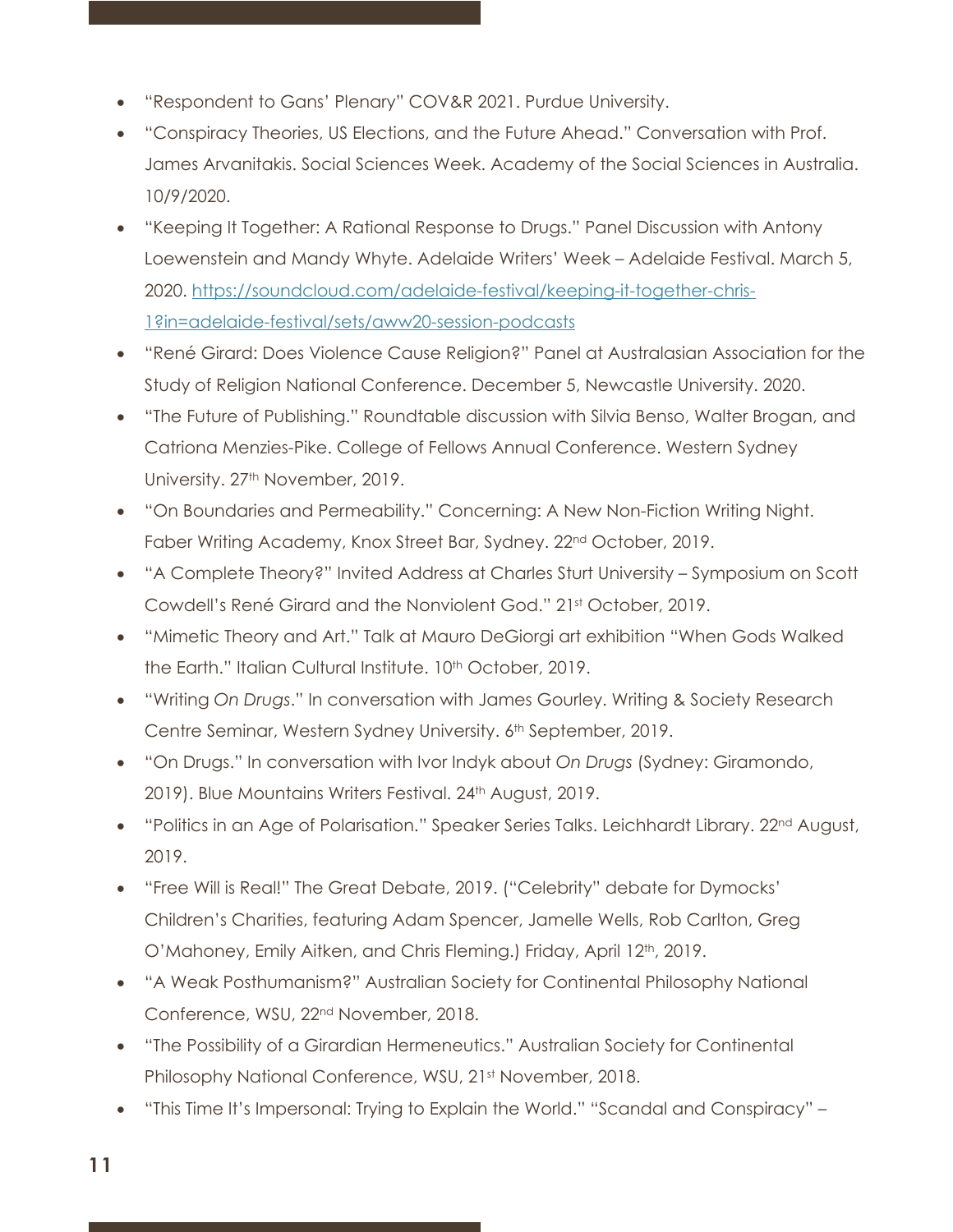Writing and Society (WSU) Seminar. 18<sup>th</sup> May, 2018.

- "Resilience Building for Research Students." Invited workshop given as part of Mental Health Month for Faculty of Arts and Social Sciences, University of Technology, Sydney. 25<sup>th</sup> October, 2017.
- "Surrogate Victimage and Tragedy." Postgraduate workshop seminar given at the University of Melbourne. 7<sup>th</sup> October, 2017.
- "Reading, Writing, Green Eggs, Ham." Keynote Address at "Convergence Emergence – 2016 Faculty of Arts and Social Sciences HDR Student Conference." 26<sup>th</sup> November, 2016.
- "Reflections on the Translation of *René Girard and Raymund Schwager: Correspondence 1974-1991*." Invited paper. American Academy of Religion Annual Conference, San Antonio, Texas. 19th November, 2016.
- Postgraduate Seminar. 'Wrangling Theory in a Humanities Doctorate' Roundtable Discussion with Rachel Morley, Milissa Deitz, Chris Fleming and Alex Ling (chaired by Chris Conti). The Writing and Society Research Centre, Friday 28 October, 2016.
- "The Smell of Things to Come." At Conspiracy#11, Minerva. August 25, 2016.
- "Conspiracy Theory as Folk Sociology." Invited paper at Ethics of Conspiracy Theory. Friday 9<sup>th</sup> September. Philosophy Department, Deakin University, 2016.
- "Explaining Social Violence." Keynote address at the International Colloquium on Violence and Religion Annual Conference, Australian Catholic University, 14th July, 2016.
- Roundtable discussion with Jean-Pierre Dupuy, William Cavanaugh, and Sarah Bachelard on religious violence. International Colloquium on Violence and Religion, Australian Catholic University, 15<sup>th</sup> July, 2016.
- "All Hail the Lizard People! Reason and Madness in Conspiracy Theory." Australian Skeptics in the Pub. 5/5/2016.
- "The Globalisation of Catastrophe." Keynote address at Migration and Catastrophe Conference, Ritsumeikan University, Japan. March 7, 2016.
- "Desire and Gratification." Discussion at Project 30 with Marina Abramovic,  $5<sup>th</sup>$  July, 2015, Pier 2/3.
- "Modern Conspiracy: The Importance of Being Paranoid." Talk at the Centre for the Study of Western Tradition, Campion College. March 27, 2015.
- "Book Discussion: Modern Conspiracy." Response by Dr Nigel Zimmerman. St Paul's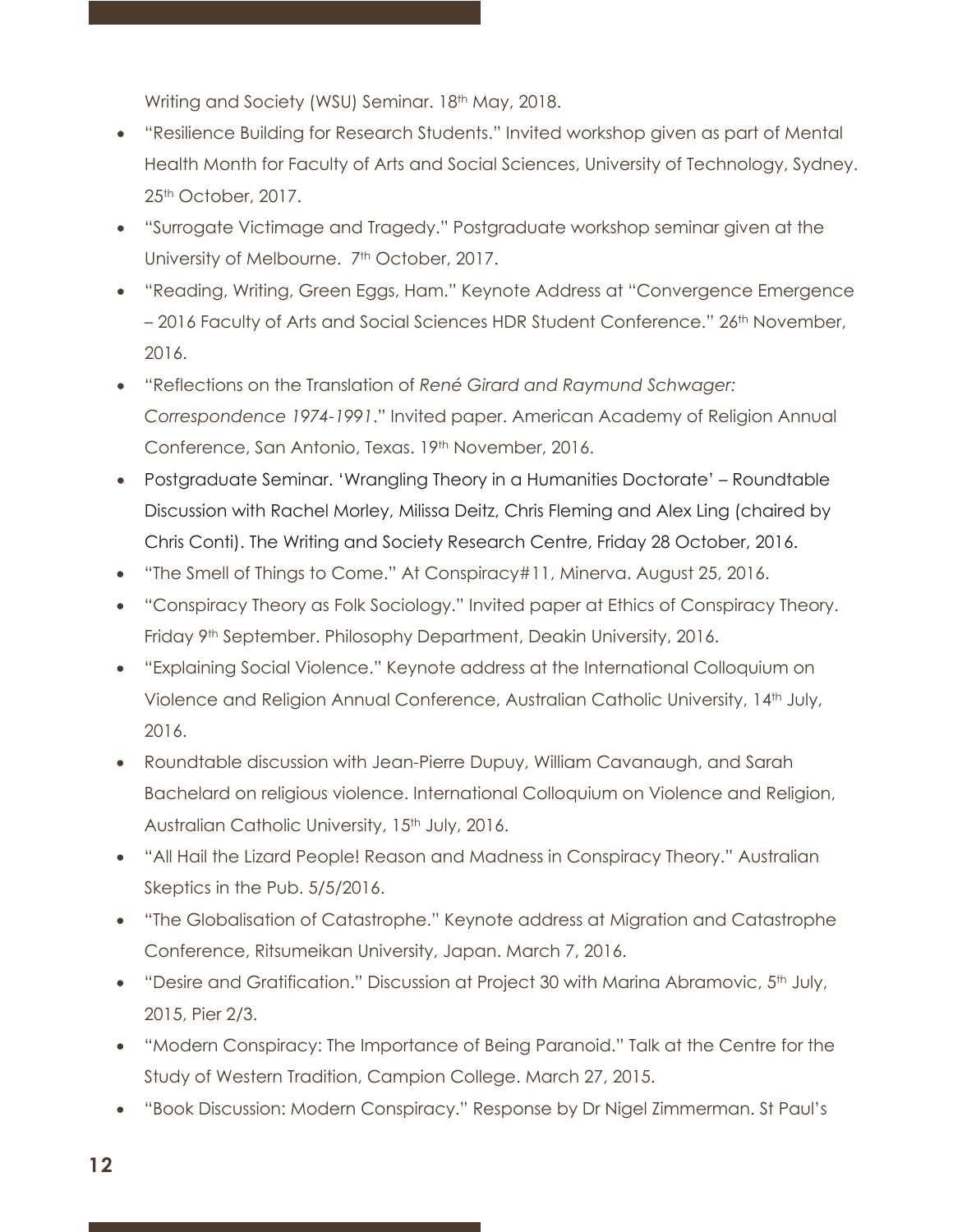College, Sydney University. January 31, 2015.

- "Talking Tough to Children: The Rhetoric of Evolutionary Explanation and the Role of the Humanities." Delivered paper Sydney Intellectual History Symposium, *Bodies, Brain, and the Biohumanities*. 4/4/14.
- "The Apocalypse Will Not Be Televised." Philosophy@UWS Seminar. 19/3/14.
- "'*Cabal of Babylonian Aliens Behind JFK Assassination!'* Writing Conspiracy, Explaining the World." Paper to the Writing and Society Research Centre Research Seminar. 7/3/14.
- "Paganism: Originary Promises and Resentful Deliveries." 2014 Generative Anthropology Conference, Victoria University, Vancouver Island, Canada. Invited Address. June 21, 2014.
- "Desire, Violence, and the Philosophical Tradition." Australasian Society for Continental Philosophy Annual Conference. 5/12/13.
- Roundtable discussion with Gianni Vattimo and Diego Bubbio. Thematic Panel on the work of Rene Girard. Australasian Society for Continental Philosophy Annual Conference. 5/12/13.
- "Eight Scenes of the Animal and the Human." Invited Address at the Generative Anthropology Summer Conference, University of California, Los Angeles. Saturday 29/6/2013.
- "Apocalypse and Modern Victims." Keynote/Plenary Address at the International Colloquium on Violence and Religion, Tokyo, Japan. 5-7 July, 2012.
- Roundtable discussion with Jean-Pierre Dupuy and Eric Gans on generative anthropology at the International Colloquium on Violence and Religion, Tokyo, Japan. 5-7 July, 2012
- "René *Who*?" Plenary Address at the National AGS Conference Sacrifice in Life, Love, and Literature, Melbourne University, 14/1/2012.
- "Revolutions." Paper at the Generative Anthropology Summer Conference, An Anthropology of Exchange, High Point University, North Carolina. Saturday 29/6/2011.
- "Generative Economics." Invited address at The Question of Transcendence Conference, The University of Ottawa, Canada. 20/6/2009.
- "Hallucinogens, Thought, and Writing." Conference paper given at Literature and Sensation: First Annual Conference of the Australasian Association for Literature. July 13, 2007 at UWS Parramatta Campus.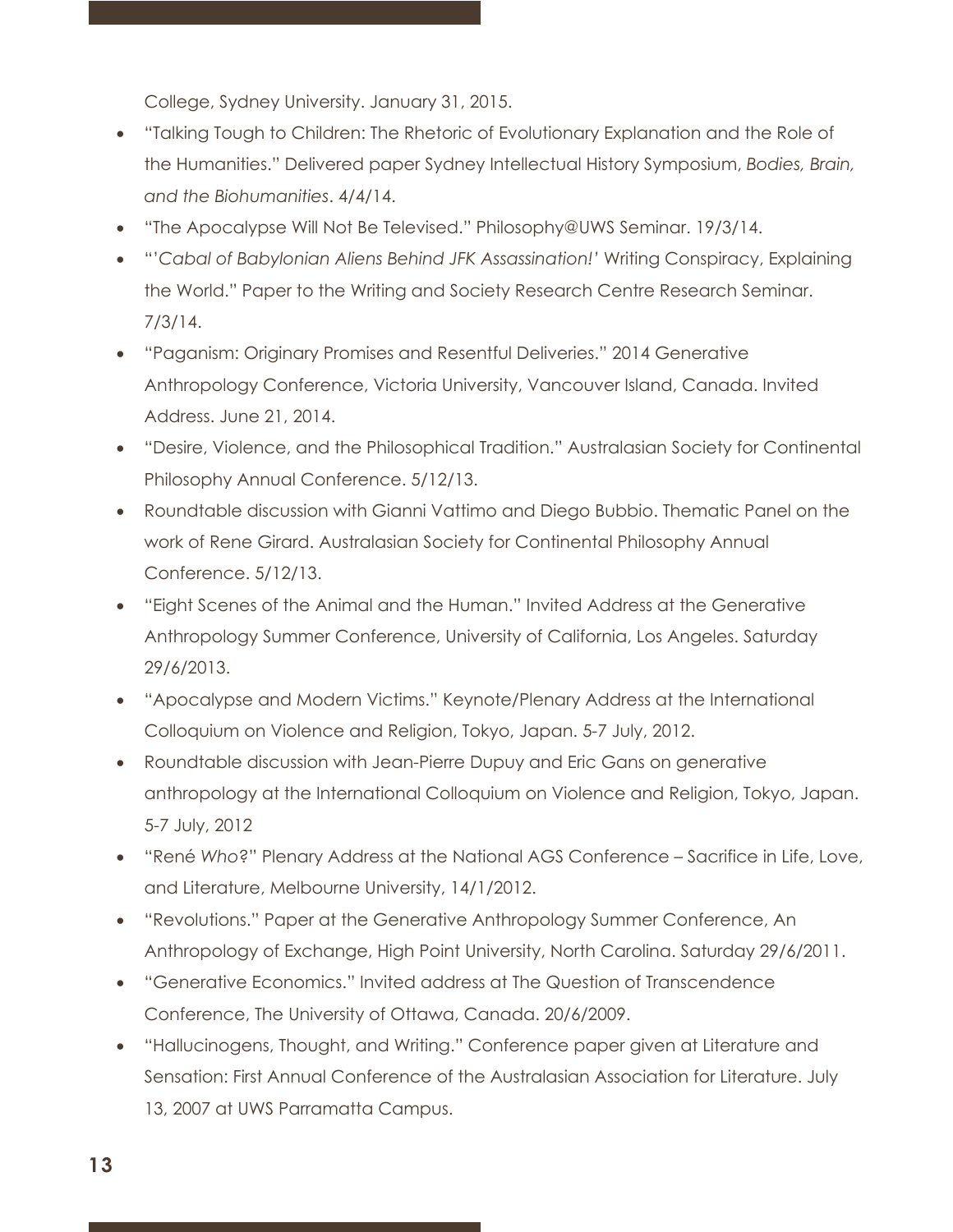- "Auto-Critique and the West." *Culture Fix: 2005 Cultural Studies National Conference* at UTS, 25-26 November, 2005 (with John O'Carroll).
- "Performing Cybernetics." Paper given at *Performing Technologies Conference* at the University of New South Wales, 5-6 July, 2001. Was also a panel discussant during a session entitled "Performing Technoscience."
- "Madness, Agency, and the Law." Paper given at *Of Languages and Laws: 10th International Conference of the Law and Literature Association of Australia* at the University of Technology, 7-9 July, 2000.
- "Dangerous Ideas (and Some Horrid Doubts): The Anxieties of Neo-Darwinism" at the *Australasian Association for the History, Philosophy, and Social Studies of Science Conference* at the University of Sydney, 28-30 June, 2000 (presented with Associate Professor Jane Goodall).
- "Philosophy and Food" at the *Food for Thought Conference* at the University of New South Wales, 19-20 September, 1998.
- "Reverse Colonial Paranoia" at the *Social Justice/Social Judgement Conference* at the University of Western Sydney, 25-26 April, 1997.

### **Media**

- Coronavirus Conspiracies. Interview with Chris Eagle (Emory University, Centre for the Study of Human Health). September 6, 2020.
- Coronavirus and Conspiracy Theories. Statewide Drive with Nicole Chvastek, ABC Victoria. June 23, 2020.
- The Morning Show on Channel 9. Richard Wilkins and Bec Maddern. May 15, 2020.
- Interview about *On Drugs* on ABC WA's "Book Club." April 3, 2020. https://www.abc.net.au/radio/perth/programs/early-mornings/on-drugs/12117172
- Interview on ArtsHub Podcast on "How Can We Recover?" March 26, 2020. https://soundcloud.com/artshub/how-can-we-recover
- "A Professor's Battle as a High Functioning Drug Addict." Studio 10. October 15, 2019. https://www.youtube.com/watch?v=\_YCwXLxqZhI
- "Chris Fleming's *On Drugs*." ABC Adelaide Evenings with Peter Goers. October 3, 2019.
- "Show Your Working: Chris Fleming." Author profile in *Kill Your Darlings*. September 24, 2019. https://www.killyourdarlings.com.au/article/show-your-working-chris-fleming/
- "*On Drugs*." Interview on Evenings with Peter Goers. ABC Adelaide. October 3, 2019.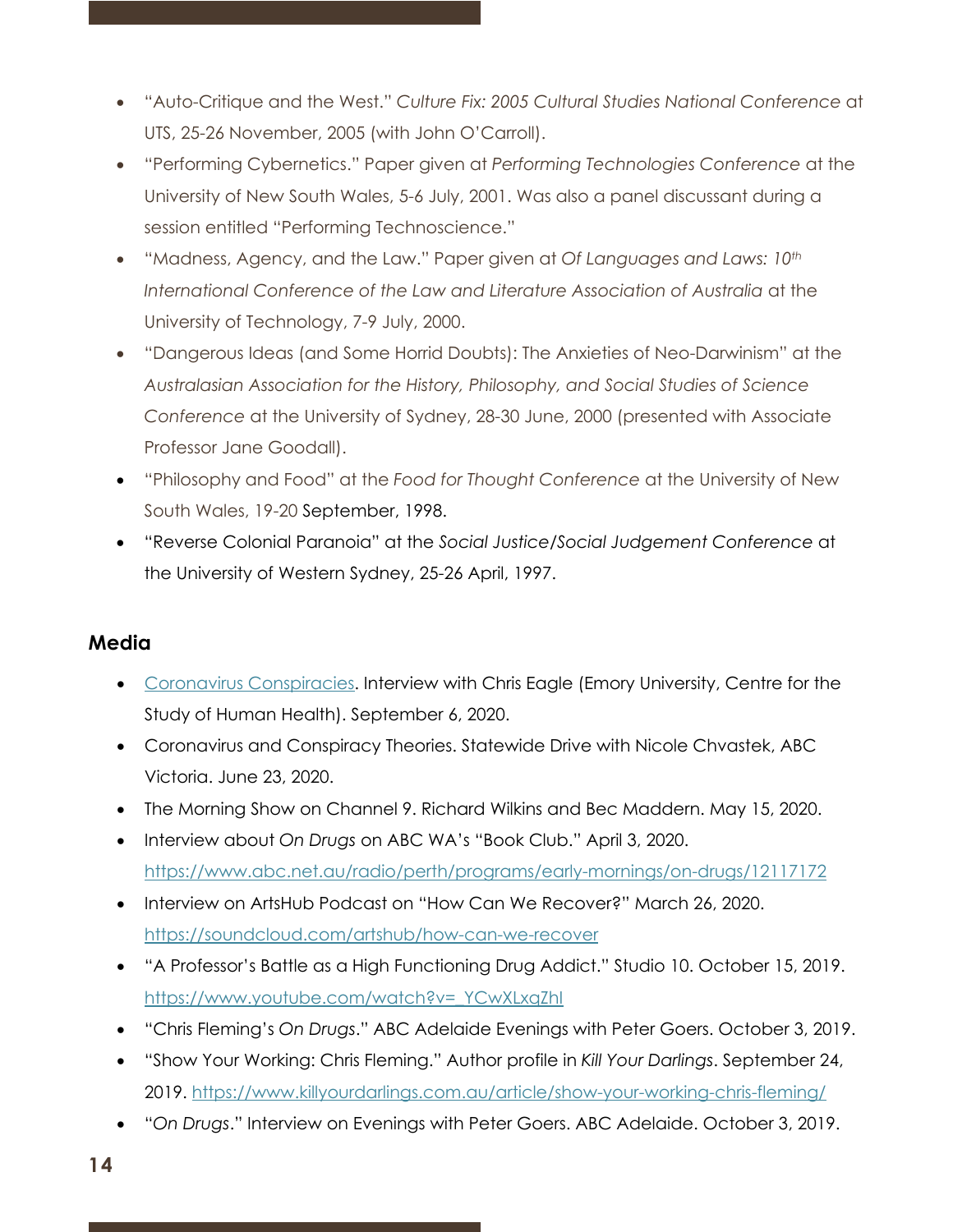- "A Memoir on Drugs and Addiction." All In the Mind with Lynn Malcolm. ABC Radio National. September 22, 2019.
- "Drug Testing." Panel discussion with Hugh Riminton on Sunday Extra. ABC Radio National. September 15, 2019.
- "Politics at the Extremes." Interview on The Philosopher's Zone. ABC Radio National. September 1, 2019.
- "Chris Fleming's *On Drugs*." Evenings with David Astle. ABC Melbourne. August 14, 2019.
- "Understanding Anti-Vaxxers." Interview on Blab Coats Podcast. June 12, 2019.
- "Debunking Conspiracy Theories." Network 10. Studio 10, with Kerri-Anne Kennerly, Joe Hildebrand, and Angela Bishop. 21/5/2019.
- "Paranoia Good or Bad?" ABC Northern Territory. Evenings with Lisa Pellegrino. 4/4/2019.
- "Pauline Hanson and 'Denialism' in Conspiracy Theory." ABC Adelaide. Drive with Jules Schiller. 28/3/2019.
- "Conspiracy theories: Sandy Hook and Port Arthur." ABC Sydney. Afternoons with James Valentine. 28/3/2019.
- "Pauline Hanson and Port Arthur." Mornings with Kia Handley. ABC Newcastle. 28/3/2019.
- "The Great Santa Conspiracy." ABC Drive WA with Barry Nichols. 6/12/2018.
- "Fake News." ABC Drive WA with Stan Shaw. 14/11/2018.
- "Paul McCartney, Michael Jackson, and Elvis Presley: Dead or Alive?" ABC Drive WA with Barry Nichols. 17/10/2018.
- "September 11, 17 Years On." ABC Drive WA with Barry Nichols. 12/9/2018.
- "Canberra, Perth, Freemasons, and the Illuminati." ABC Drive WA with Nic Healey. 30/6/2018.
- "September 11 and 'The Year that Changed Everything'." ABC Drive WA with Barry Nichols. 30/6/2018.
- "Left Field Conspiracy Theories." Talking Lifestyle with Mieke Buchan and Rob Duckworth, 2UE / Macquarie Radio. 1/4/2018.
- "Watergate, Facebook, and Cambridge Analytica." Talking Lifestyle with Mieke Buchan and Rob Duckworth, 2UE / Macquarie Radio. 24/3/2018.
- "Political Assassinations and Cambridge Analytica." ABC Drive WA with Barry Nichols.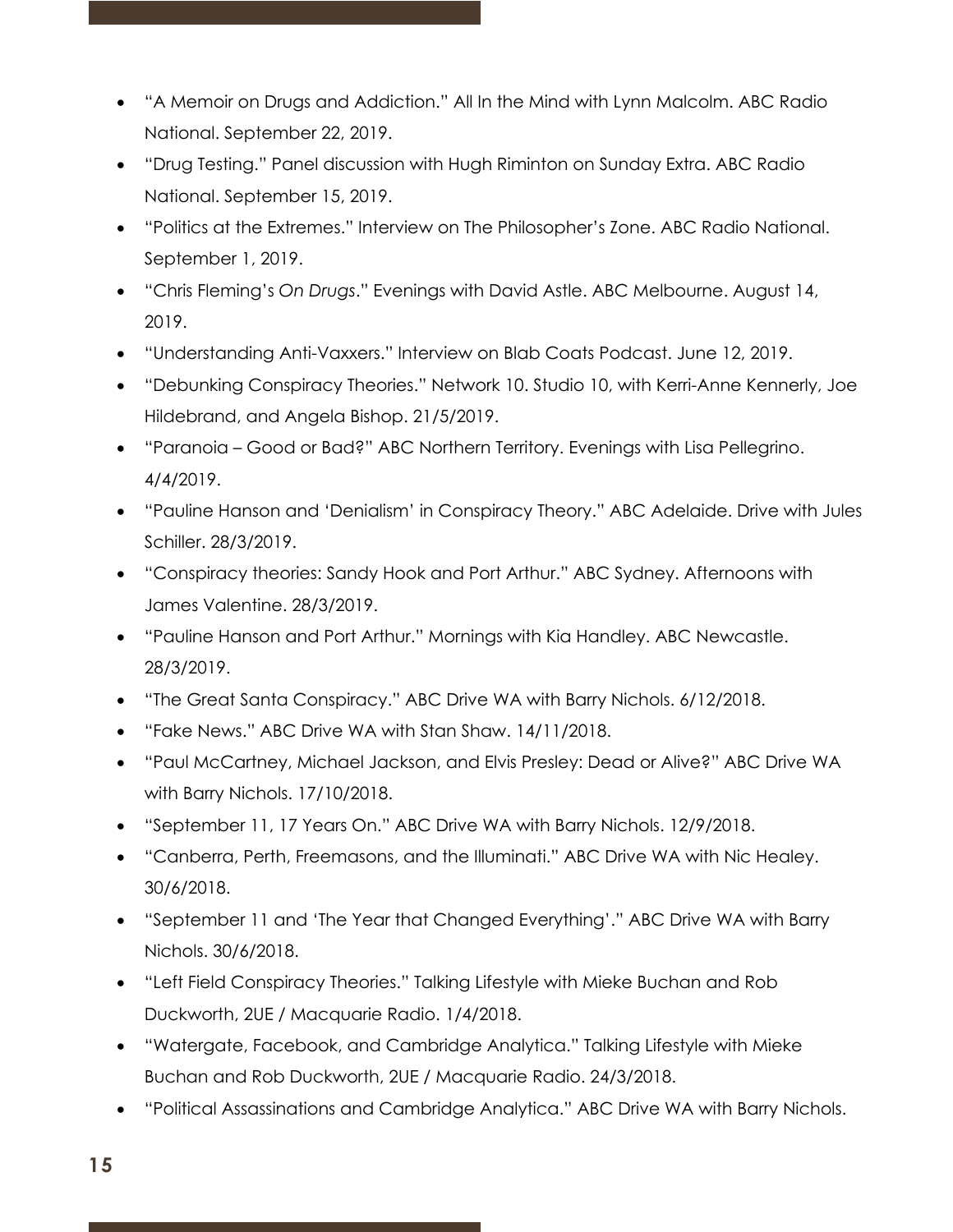21/3/2018.

- "The Tuskegee Syphilis Experiment and Operation Northwoods." Talking Lifestyle with Mieke Buchan and Rob Duckworth, 2UE / Macquarie Radio. 17/3/2018.
- "Conspiracy Theories Wolf Men." Talking Lifestyle with Mieke Buchan and Rob Duckworth, 2UE / Macquarie Radio. 3/3/2018.
- "Conspiracy Theories the Moon Landing." Talking Lifestyle with Mieke Buchan and Rob Duckworth, 2UE / Macquarie Radio. 10/3/2018.
- "Profile: Chris Fleming." CVS podcast with David Ross. 28/2/2018. http://cvspodcast.com/2018/03/10/catholic-vs-catholic-2018-02-28-chris-fleming/
- "The Appeals and Dangers of Conspiracy Theory." Drive with Rohan Barwick, ABC Radio Darwin. 12/1/2018
- "Flat Earthers." Interview on The Project Channel 10. 8/11/2017. https://tenplay.com.au/channel-ten/the-project/extra/season-9/flat-earthers
- "Keeping Calm in the Face of the Alt Right." Discussion on PolitiScope Podcast. 3rd April, 2017. https://www.spreaker.com/user/auspollive/keeping-calm-in-the-face-ofthe-alt-righ
- "Courtney versus Kurt." Weekends with Andrea Gibbs, 702 ABC Perth. 8/4/2017.
- "Aliens!" Weekends with Andrea Gibbs, 702 ABC Perth. 25/3/2017.
- "The Tuskegee Syphilis Experiment." Weekends with Andrea Gibbs, 702 ABC Perth. 1/3/2017.
- "Operation Northwoods." Weekends with Andrea Gibbs, 702 ABC Perth. 22/2/2017.
- "Paul McCartney Dead Beatle?" Weekends with Andrea Gibbs, 702 ABC Perth. 15/2/2017.
- "Area 51." Weekends with Andrea Gibbs, 702 ABC Perth. 8/2/2017.
- "Chemtrails." Weekends with Andrea Gibbs, 702 ABC Perth. 1/2/2017.
- "The Death of Marilyn Monroe." Weekends with Andrea Gibbs, 702 ABC Perth. 25/1/2017.
- "The Assassination of JFK." Weekends with Andrea Gibbs, 702 ABC Perth. 18/1/2017.
- "Conspiracy Theories." Interview on Evenings with Christine Anu on ABC 702,  $6<sup>th</sup>$ September, 2016.
- "Conspiracy Theories." 8<sup>th</sup> May, 2016. The Skeptic Zone Podcast with Maynard F# Crabbes. (www.skepticzone.tv)
- "The Rapper Versus the Astrophysicist." January 28, 2016. Fran Kelly on RN Breakfast.